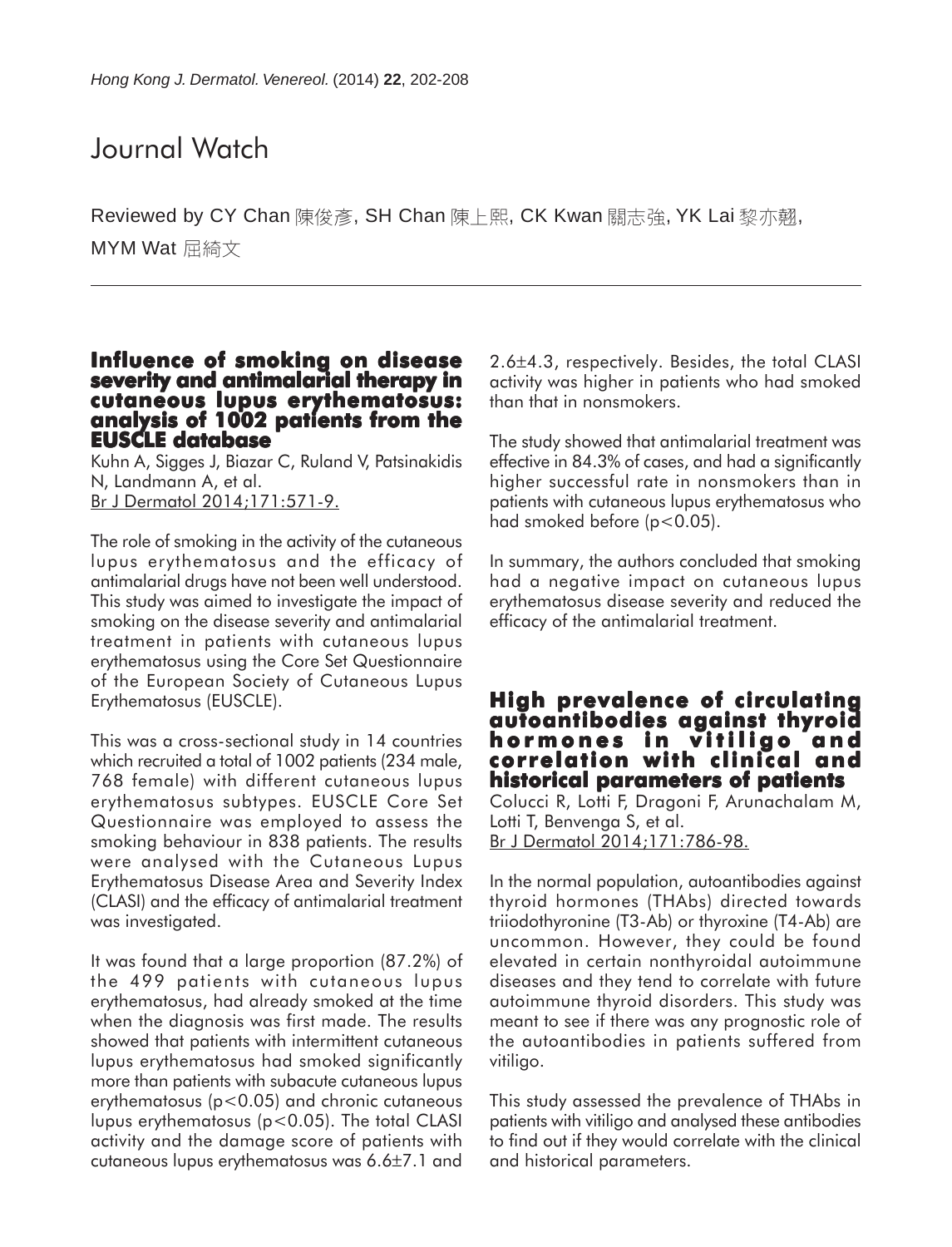A total of 79 patients with nonsegmental vitiligo and 100 normal people as controls were recruited. Information such as the physical findings of vitiligo and family and personal medical history were collected. Thyroid autoantibodies, antinuclear antibodies and thyroid hormones were evaluated. A radioimmunoprecipitation technique was used to measure IgM T3-Ab, IgG T3-Ab, IgM T4-Ab and IgG T4-Ab.

The study found that 77 out of 79 patients (97%) had one or more types of THAb (11 T3-Ab, 10 T4-Ab, 56 both). For comparison, there was only one person (1%) having THAbs in the control group. For patients with vitiligo, T3-Abs was significantly associated with leucotrichia (IgM+IgG, p=0.033; IgG, p=0.039; IgM, p=0.005) and thyroglobulin autoantibodies  $(lgM+lgG, p=0.031; lgG, p=0.058)$ . On the contrary, when T3-Ab was not detected, it was correlated to a history of cancer (IgM+IgG, p=0.021; IgG, p=0.039). Besides, T4-Abs were significantly associated with the activity of vitiligo (IgM+IgG, p<0.001; IgM, p=0.037) and its duration (IgG, p=0.013).

In summary, THAb was commonly found in patients with vitiligo. The associations may suggest a pathogenetic role in vitiligo. Future large studies with longer follow-up are required.

### **Herpes simplex virus reactivation as a trigger of mucous lesions in pemphigus vulgaris**

Kurata M, Mizukawa Y, Aoyama Y, Shiohara T. Br J Dermatol 2014;171:554-60.

There are many factors that could exacerbate pemphigus vulgaris (PV) and infection is one of them. However, the definite role of the microorganisms has not been fully investigated.

The aim of this study was to look at the association between PV and herpes simplex virus (HSV). The saliva of the patients after onset of PV was examined for the presence of HSV DNA. In addition, the conventional serological tests and immunohistochemistry were examined.

The results showed that high levels of HSV DNA were found in the saliva samples from six of 16 patients with PV, who had no signs of active herpes simplex. Although the numbers of the HSV DNA copies in PV patients were more than those with herpes labialis and with eczema herpeticum, the prevalence (37.5%) of HSV DNA detected in the patients was lower compared to that of eczema herpeticum (56.5%), but similar to that in patients with herpes labialis (30.0%). The detection of HSV DNA in the saliva was temporary and limited to the initial stage of the disease. Furthermore, anti-HSV immunoglobulin G titres in patients suffered from PV were significantly higher than those in patients with virologically confirmed HSV induced diseases. In this study, all patients with the presence of HSV DNA in saliva with PV had a poorer disease control and were more resistant to treatment.

The authors concluded that the detection of HSV DNA in saliva was a feasible, noninvasive and quantitative way of supporting the role of HSV in the pathogenesis of PV. It was also useful for finding patients with PV who would have a poorer prognosis.

## **Anal cytology and p16 immuno- staining for screening anal staining for screening anal intraepithelial neoplasia in HIV- positive and HIV-negative men who have sex with men: a cross-sectional sectional study**

Arora R, Pandhi D, Mishra K, Bhattacharya SN, Yhome VA. Int J STD AIDS 2014;25:726-33.

The presence of multiple sexual partners, low CD4 count in HIV-positive people, smoking, anogenital warts, syphilis and homosexual sexual contact are all related to the increased risk of anal dysplasia. Anal cytology with p16 immunostaining may be used for the screening of anal intraepithelial neoplasia. The aim of this study is to screen men who have sex with men (MSM) for HPV related anal dysplasia by Pap smear along with immunochemical staining of p16 protein. This is a cross-sectional study conducted on age ≥18 MSM attending the sexually transmitted infection clinic of an urban hospital without any history of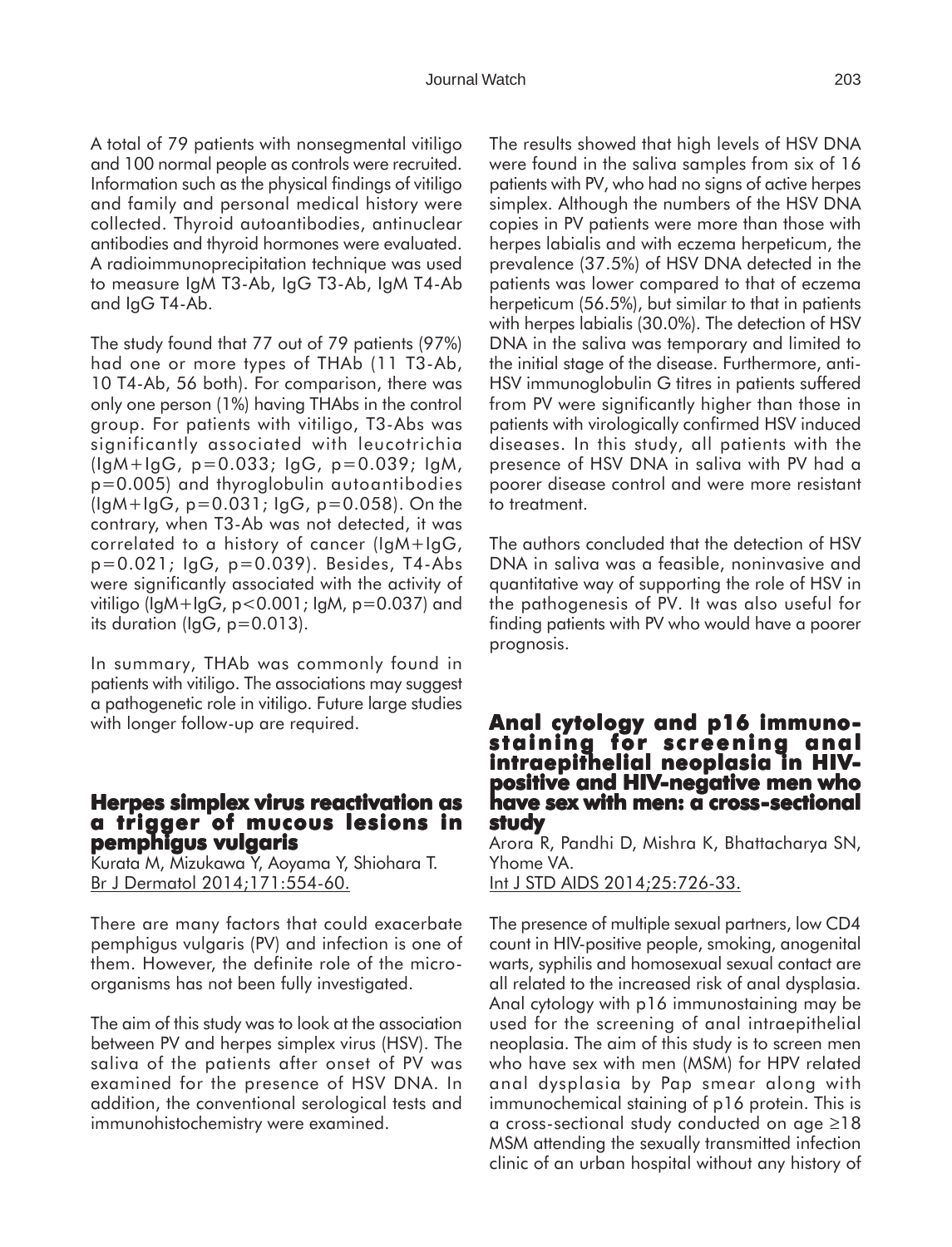anal cancer or anal ulceration. Anal cytology was classified according to Bethesda classification 2001 and two experienced pathologists who were blinded from clinical details read the cytology and p-16 stained slides independently. Discrepant cases were reviewed together to obtain a consensus diagnosis.

A total of 65 patients were included, 31 were HIV positive while 34 were HIV negative. The mean age was 29.2 years. The exposure to commercial sex workers was significantly higher in the  $H_V +ve$ group than HIV-ve group  $(64.5\% \text{ vs } 23.5\%; \text{ p}$ = 0.003) but there was no increase in the risk of anal dysplasia (p=0.163). There was also no increase in anal dysplasia in patients who had anogenital warts (57%, p=0.794). The nadir CD4 count in HIV+ve group was not significantly associated with anal dysplasia. Overall, 18 patients (27.7%) had abnormal anal cytology which was more common in the HIV+ve group (35%) than the HIV-ve group (20%) but the difference was not significant (p=0.180). Similarly, it was more common for the HIV+ve group than the HIV-ve group to have both low grade (25.8% vs 17.6%, p=0.549) and high grade (8.3% vs 4.8%, p=0.341) anal dysplasia but the differences were not significant statistically. Thirteen (20%) patients were  $p-16$  staining  $+ve$  with the sensitivity and specificity of anal dysplasia of 72.3% and 100% respectively. There was a positive correlation for p-16 score and the grade of anal dysplasia  $(R=0.671, p=0.00)$ . Therefore, the authors concluded that anal cyotology may be used for the screening of anal dysplasia in MSM irrespective of HIV status and the addition of p-16 staining can further improve the diagnostic accuracy.

### **High prevalence of asymptomatic sexually transmitted infections in HIV-infected men who have sex with men: A stimulus to improve screening**

Keaveney S, Sadlier C, O'Dea S, Delamere S, Bergin C.

Int J STD AIDS 2014;25:758-61.

It is always recommended to offer sexually transmitted infection (STI) screening to asymptomatic HIV-infected patients regularly to

provide opportunity for early intervention and controlling the spread of STIs from asymptomatic individuals. The aim of this study was to investigate the prevalence of asymptomatic bacterial STIs, *Neisseria gonorrhoeae* (GC) and *Chlamydia trachomatis* (CT) in HIV-infected men who have sex with men (MSM) in the largest HIV centre in Ireland so as to improve the screening strategy. In the first part of the study, all asymptomatic HIVinfected MSM attending the centre for HIV care were offered nucleic acid amplification test for GC and CT. The urine sample and the healthcare provider-performed pharyngeal and rectal swabs were collected during March and April 2012. The second part of the study was implemented in August and September 2012 to offer an option of self-performed or healthcare provider performed rectal swab to all HIV-infected MSM while attending the centre.

In the first part of the study, 50 HIV-infected MSM with a mean age of 38 years were included in the study. Thirty-eight percent always used condoms and 4% reported never using condoms. Only 78% were on highly active antiretroviral therapy (HAART). GC was found in eight patients (16%) with four from rectal swab and four from pharyngeal swab. Among them, two cases (4%) were co-infected with rectal CT. Two patients (4%) were not on HAART. The mean age of infected patients was significantly younger (29 vs 40 years) than the non-infected group (p<0.001). In the second part of the study, 71 HIV-infected MSM were included and 65 (92%) opted for a selfperformed rectal swabs. One patient (1.4%) was found to be co-infected with rectal GC and CT. Five patients (70%) had rectal CT. One patient (1.4%) had pharyngeal CT and 2 patients (2.8%) had urethral CT. All rectal infections were detected by self-performed rectal swabs.

The authors commented that although CT is still the most prevalent STIs in Ireland, GC is on an increasing trend and it is worthwhile to perform screening test in asymptomatic HIV infected MSM. The fact that 92% of patients opted for selfperformed rectal swabs supported its introduction as a standard of care in HIV-infected MSM patients.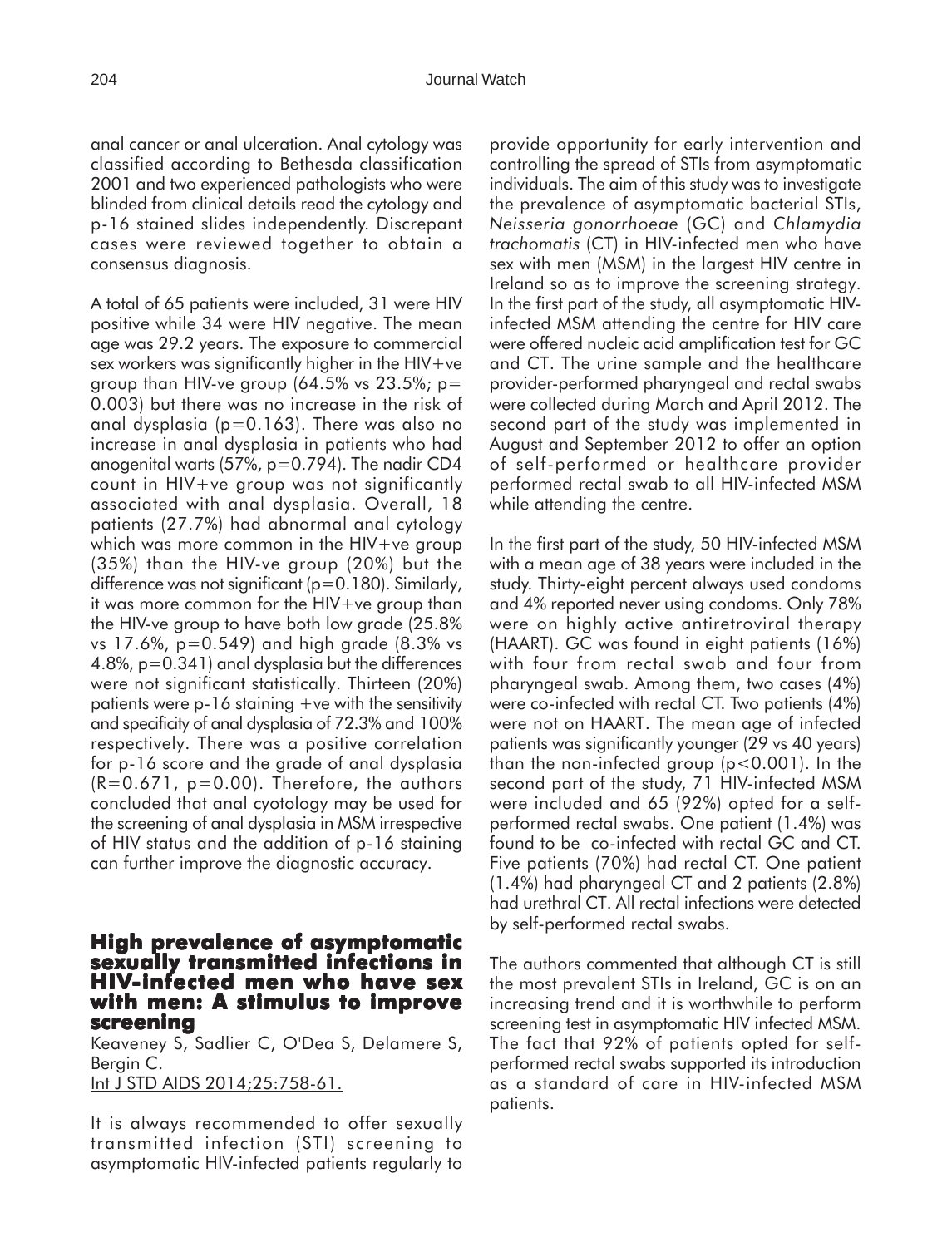### **Severity of acute and chronic urticaria correlates with D-dimer level, but not C-reactive protein or total IgE**

Baek YS, Jeon J, Kim JH, Oh CH. Clin Exp Dermatol 2014;39:795-800.

Assessment of urticaria has been difficult as most scoring systems for measuring the severity of urticaria rely on the subjective grading of symptoms such as wheals and pruritus. Objective criteria with inclusion of laboratory markers are much in need for clinical comparison and may facilitate researches in urticaria. Previous studies have shown positive correlation between severity of urticaria with laboratory markers involved in the coagulation/fibrinolysis pathway (e.g. prothrombin fragments, fibrin degradation products [FDP] and D-dimer levels). Also, C-reactive protein (CRP) and total IgE level have been shown to associate with the severity of chronic urticaria.

The authors conducted a retrospective study on 94 patients with a diagnosis of urticaria (acute or chronic). The study aimed to evaluate the role of D-dimer, CRP and total IgE levels in the assessment of disease severity in acute and chronic urticaria. The authors also attempted to correlate these markers with the established Urticaria Activity Score (UAS) measured at initial visit and followup visit (7-10 days later). They observed that a significant proportion of patients with urticaria had elevated D-dimer levels (i.e. 43.5% in acute urticaria; 39.6% in chronic urticaria). In addition, a positive correlation between the serological Ddimer level and the UAS was identified in this study  $(p<0.001$  for acute urticaria;  $p<0.05$  for chronic urticaria). Similar findings were not observed for CRP and total IgE levels.

The authors concluded that D-dimer level could be used as a potential marker for indicating the disease severity in urticaria. Future studies with a larger population size and investigations on other markers of the coagulation / fibrinolysis pathways (e.g. FDP) are required.

# **Transforming growth factor-**β**1 gene polymorphism in mycosis fungoides**

Zayed AA, Abdel-Halim MR, Sayed KS, Mohammed FN, Hany DM, Amr KS. Clin Exp Dermatol 2014;39:806-9.

Mycosis fungoides (MF) is the most common form of cutaneous T-cell lymphoma. Regulatory T cells (Tregs) are proven to play an important role in the suppression of anti-tumour responses in various types of neoplasms. Tregs produce transforming growth factor (TGF)-β1, which is an immunosuppressive cytokine responsible for the proliferation and differentiation of Tregs. TGF-β1 has suppressive effects on the growth of many cell types, including the haematopoietic cells. It is therefore postulated that dysfunction of the TGF-β1 signalling pathways may predispose to the development of MF. This study aimed to investigate the correlation between single nucleotide polymorphisms (SNPs) of the TGF-β1 gene and the occurrence of MF.

The authors investigated 55 patients with MF by using restriction fragment length polymorphism analysis to assess the SNPs in the TGF-β1 gene. There were 100 healthy subjects set as control in the study. Statistically significant difference was observed in the distribution of different TGF-β1 genotypes between the case and control groups. A higher proportion of patients presented with the mutant forms (T/C, T/T) were observed in the study (p<0.001). The authors found that heterozygous genotype (T/C) was more frequently observed in the patch phase of MF, while the homozygous genotype (T/T) was associated with the tumour phase of MF (p=0.001). The authors concluded that mutant TGF-β1 genotypes are positively correlated with the development of MF in a local population in Egypt. This finding may help to shed light on the genetic background of MF. Future larger multi-centre studies involving different races are needed to confirm the results.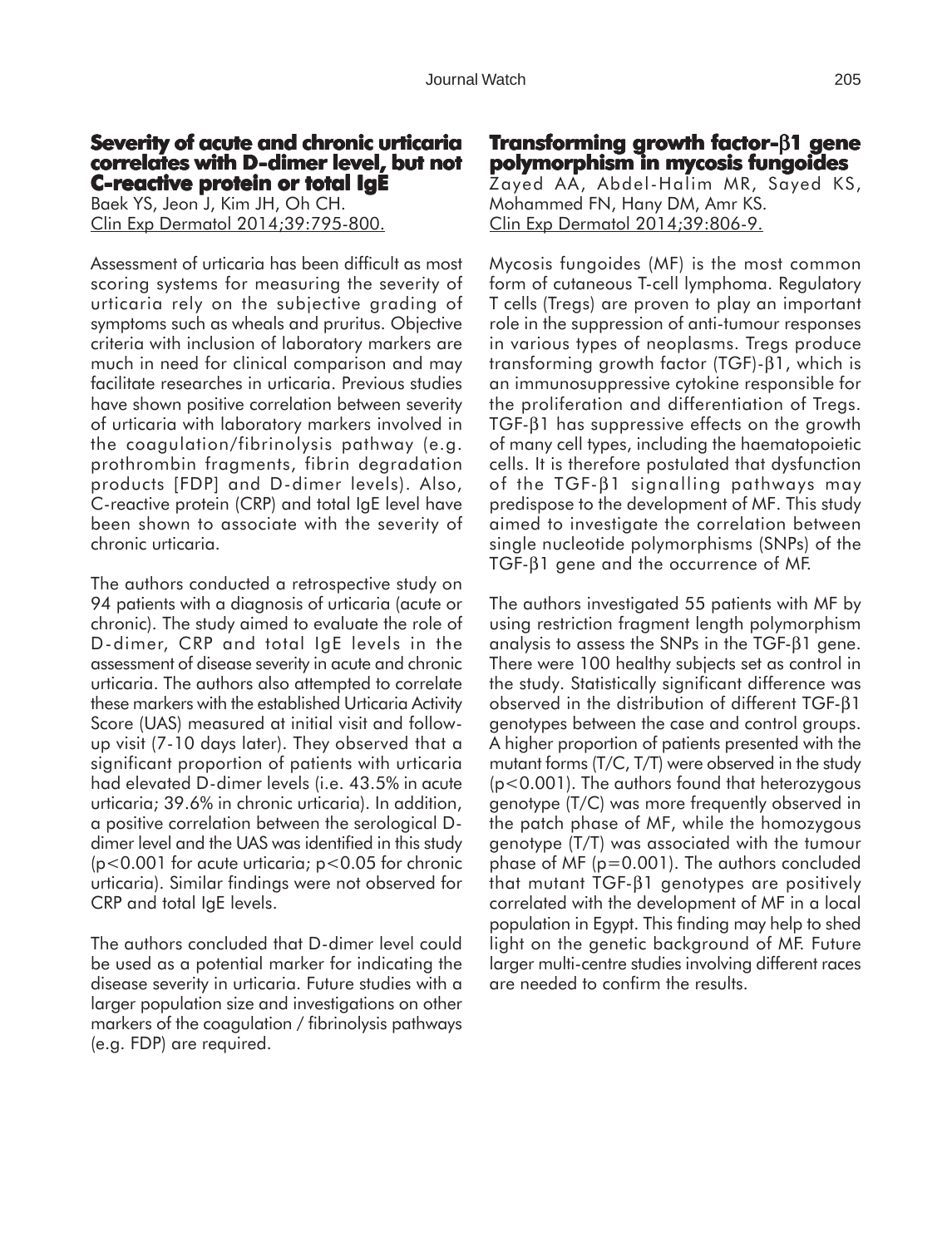### **Effect of psoriasis severity on hypertension control. A populationbased study in the United Kingdom**

Takeshita J, Wang S, Shin DB, Mehta NN, Kimmel SE, Margolis DJ, et al. JAMA Dermatol. doi:10.1001/jamadermatol.

2014.2094. Published online October 15, 2014.

It has been suggested that psoriasis is associated with an increased risk of major adverse cardiovascular events independent of traditional cardiovascular risk factors. This is a populationbased cross-sectional study determining the association between uncontrolled blood pressure and psoriasis. Uncontrolled hypertension was defined as a systolic blood pressure of 140 mmHg or higher or a diastolic blood pressure of 90 mmHg or higher.

A total of 1,322 patients with psoriasis and hypertension were recruited. It was found that there was a significant positive dose-response relationship between uncontrolled hypertension and psoriasis severity as objectively measured by the affected body surface area in patients adjusted for age, sex, body mass index, smoking and alcohol use status, presence of comorbid conditions, and current use of antihypertensive medications and nonsteroidal anti-inflammatory drugs (adjusted OR 1.10 (95%CI 0.98-1.24) p=0.01). It was also noted that the likelihood of uncontrolled hypertension among psoriasis was increased.

In conclusion, this study demonstrated a significant and increasing likelihood of uncontrolled hypertension among patients with more severe psoriasis, independent of other risk factors for poor blood pressure control. There is a need for more effective blood pressure management, particularly among patients with more severe psoriasis. The authors suggested that further studies are required for better understanding of the mechanisms underlying poor blood pressure control among patients with psoriasis and to determine whether an improvement in hypertension management affects psoriasis severity.

### **Intralesional injection of Intralesional of** *Mycobacterium w Mycobacterium w* **vaccine vs imiquimod, 5%, cream in patients with anogenital warts. A randomized clinical trial clinical trial**

Kumar P, Dar L, Saldiwal S, Varma S, Upadhyay AD, Talwar D, et al. JAMA Dermatol 2014;150:1072-8.

Activation of cell-mediated immunity appears to be the primary mechanism responsible for the regression and clearance of human papillomavirus (HPV) related lesions, including anogenital warts (AGWs). Topical imiquimod stimulates both innate and adaptive immune responses, inducing cytokine production such as interleukin 2 (IL-2), interferon alpha-1 and -2, interferon beta, interferon gamma, and transforming growth factor alpha and thus it is accepted as one of the treatment modalities of AGWs. *Mycobacterium w* (Mw; revised nomenclature, *Mycobacterium indicus pranii*) is a nonpathogenic, soil-derived, rapidly growing atypical mycobacterium. A heat-killed Mw vaccine contained  $0.5x10<sup>9</sup>$  bacilli per 0.1 ml. This vaccine generates strong cytokine responses involving IL-2, IL-4, IL-5 and interferon gamma. In view of its immunomodulatory action, complete clearance of cutaneous warts in patients who received intralesional Mw vaccine has been reported.

This double-blind randomised study compared the efficacy and safety of intralesional Mw vaccine with that of 5% imiquimod cream in the treatment of AGWs, as well as the changes in HPV-6 and HPV-11 viral loads. Eighty-nine patients with AGWs received either 5% imiquimod cream and an intralesional vehicle (n=44) or vehicle cream and intralesional Mw vaccine (n=45).

It was found that 59% of the patients in the imiquimod group and 67% of those in the Mw vaccine group had complete resolution of AGWs. There was a significant decline in the mean viral loads of HPV-6 and HPV-11 after treatment in the Mw vaccine group but only in the viral load of HPV-6 in the imiquimod group. No recurrence of AGWs in patients with complete clearance up to three months and no serious adverse events in both treatment groups were reported.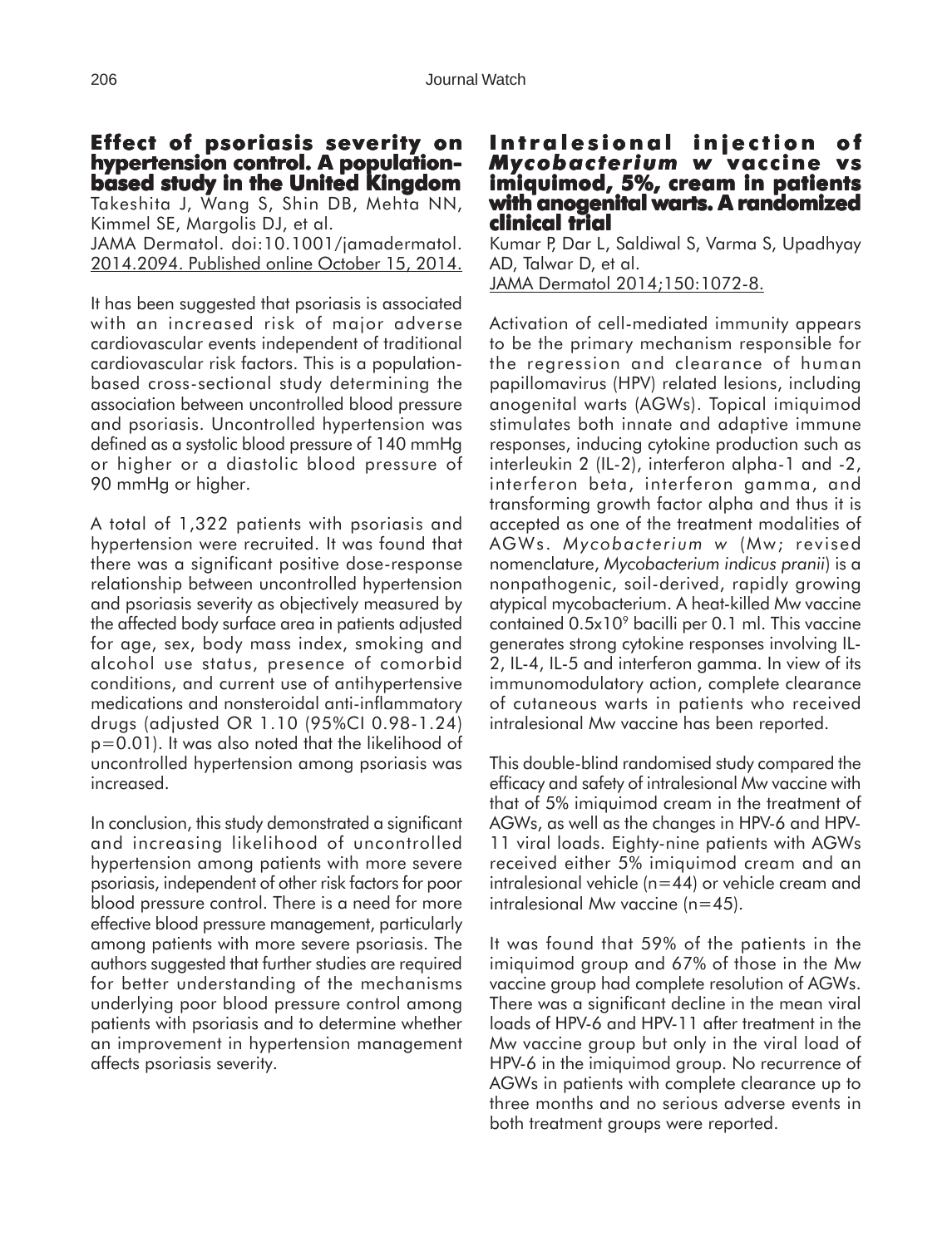In conclusion, 5% Imiquimod and the Mw vaccine were equally effective in achieving clinical and virologic clearance for HPV-6. A significant decline in the HPV-11 viral load was achieved only with the Mw vaccine. It was found that the efficacy and safety of intralesional Mw vaccine is comparable to that of 5% imiquimod in the treatment of AGWs despite the fact that intralesional Mw vaccine therapy is invasive and may associate with local immunological reaction. The authors also suggested that further studies concerning the efficacy of the Mw vaccine in AGWs that fail to respond to 5% imiquimod and other conventional therapies should be carried out.

### **An oral phosphodiesterase inhibitor (apremilast) for inflammatory rosacea in adults: a pilot study**

Thompson BJ, Furniss M, Zhao W, Chakraborty B, Mackay-Wiggan J. JAMA Dermatol 2014;150:1013-4.

Apremilast, an oral phosphodiesterase 4 inhibitor, modulates multiple proinflammatory and antiinflammatory pathways through targeted phosphodiesterase type 4 inhibition, resulting in increasing interleukin 10 production, which in turn suppresses other proinflammatory cytokines. Phosphodiesterase type 4 inhibitors have been tested for the treatment of many inflammatory dermatologic diseases but never for rosacea. This is an open-label pilot study investigating the safety and efficacy of apremilast for the treatment of moderate to severe inflammatory rosacea.

Ten patients with moderate to severe inflammatory rosacea were administered apremilast, 20 mg orally twice daily, for 12 weeks. They were assessed every two weeks during treatment (weeks 2, 4, 6, 8, 10, and 12), and one month after discontinuation of treatment (week 16). It was found that there was a statistically significant improvement in ratings on the Physician Global 7-Point Assessment, Physician Overall Erythema Severity, erythematotelangiectatic rating and nontransient erythema. However, when baseline ratings were compared with those at follow-up one month after discontinuation of treatment, measures that reached statistical significance were Physician Overall Erythema Severity and nontransient erythema only. Apremilast was well tolerated and no adverse effects requiring treatment alteration or discontinuation were reported. Limitations of this study include the small sample size and the absence of a control arm.

The authors concluded that apremilast may represent a novel alternative treatment for rosacea and rosacea-associated erythema and larger randomised clinical studies are needed to more adequately evaluate the drug's efficacy and safety.

### **Two decades of using the combination of tetracycline derivatives and niacinamide as steroid- sparing agents in the management of pemphigus: of pemphigus: Defining a niche for these low toxicity agents**

McCarty M, Fivenson D. J Am Acad Dermatol 2014;71:475-9.

Pemphigus is a chronic immunobullous disorder and usually requires long-term immunusuppresants, especially corticosteroids. Hence, effective steroid-sparing agents are necessary to minimise long-term toxicities. Tetracycline, doxycycline or minocycline and niacinamide (TCN/NAM) had been shown to inhibit and reduce various inflammatory cytokines. Its combination (TCN/NAM) had also been shown to be as efficacious as steroid in treating bullous pemphigoid. However, data on pemphigus treatment was limited.

This was a retrospective study in a private dermatology clinic. The authors reviewed patients who had received TCN/NAM as steroid-sparing agents and determined its efficacy as well as effect on autoantibody level. Patients with newly diagnosed or flare of pemphigus were treated with TCN/NAM (tetracycline 500 mg 4 times/day, doxycycline 100 mg twice daily or minocycline 100 g twice daily) after active blistering were halted by initial oral steroid induction therapy (1-2 mg/kg/day). Oral steroids were tailed off over 2-3 months, unless they were taking other immunosuppressants or TCN/NAM were previously proven ineffective. TCN/NAM were